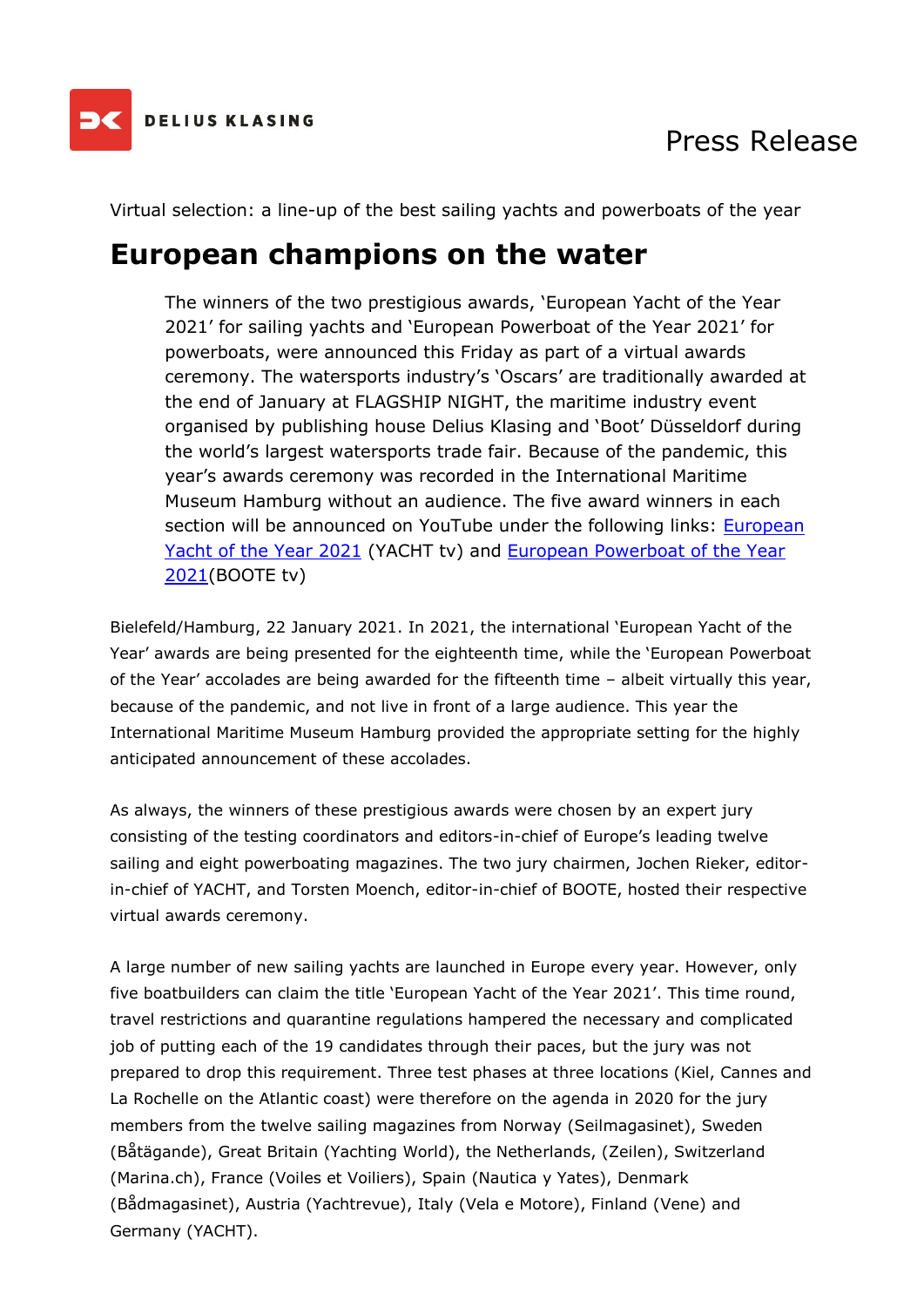

#### **DELIUS KLASING**

## Press Release

2

All decisions are made on a jury majority basis; a nationality clause ensures that jury members cannot favour candidates from their own country.

This year's winner in the **Family Cruiser** category was the **Bavaria C42**, thus providing the German builder straightaway with an unexpected result. Despite strong competition, the C42's win was ultimately a convincing one; the Bavaria C42 impressed the jury with her high level of comfort and superb sailing properties. She can be sailed at speed in all conditions and yet is easy to handle. The C42 also scored points by providing good value for money, four design versions and a wide range of extras.

The **Dragonfly 40** won the 'European Yacht of the Year' award for 2021 in the **Performance Cruiser** category. According to the jury, the Danish yacht sets "the new benchmark for sailing at speed". The twelve-metre trimaran features a cockpit with twin helm positions and a tastefully sedate interior. The Dragonfly 40 conveys that genuine yacht feeling and is an absolute pleasure to sail. Her only disadvantage? The high purchasing price.

The **Contest 55 CS** triumphed in the **Luxury Cruiser** category. "She's more than just a boat – she's a genuine yacht", expressed one jury member. "All-encompassing, no-holdsbarred luxury", is how another sailing expert succinctly put it. And although she hides her light under a bushel, except in terms of her sheer size, and retains very minimalist styling, the new 55 CS exudes a unique aura – a real wow effect.

This year the 'European Yacht of the Year' award in the **Special Yacht** category went to the **Saffier SE 27**. According to the jury, this day sailer, designed in IJmuiden in the Netherlands, is "proof that good-looking boats sail well too". When being put through her paces in windy autumn weather off the Atlantic coast, the SE 27 did not display any weaknesses. What's more, this award winner also does the business in light winds. At an LOA of 8.10 metres and a beam of 2.55 metres, she offers yachties with varying requirements a high level of entertainment value.

The jury said of the **Boréal 47.2**: "As functional as a Swiss Army knife." The longdistance cruiser from Brittany scooped the 2021 award in the **Bluewater Cruiser** category. Her rustic 'aluminium' look contrasts with modern naval architecture features: a broad stern and twin helm positions. Furthermore, the 47.2 boasts exceptional ergonomics both on and below deck. While the builder's previous models were designed more for high latitudes and for sailing in cold waters, this bluewater yacht is at home on all the world's oceans.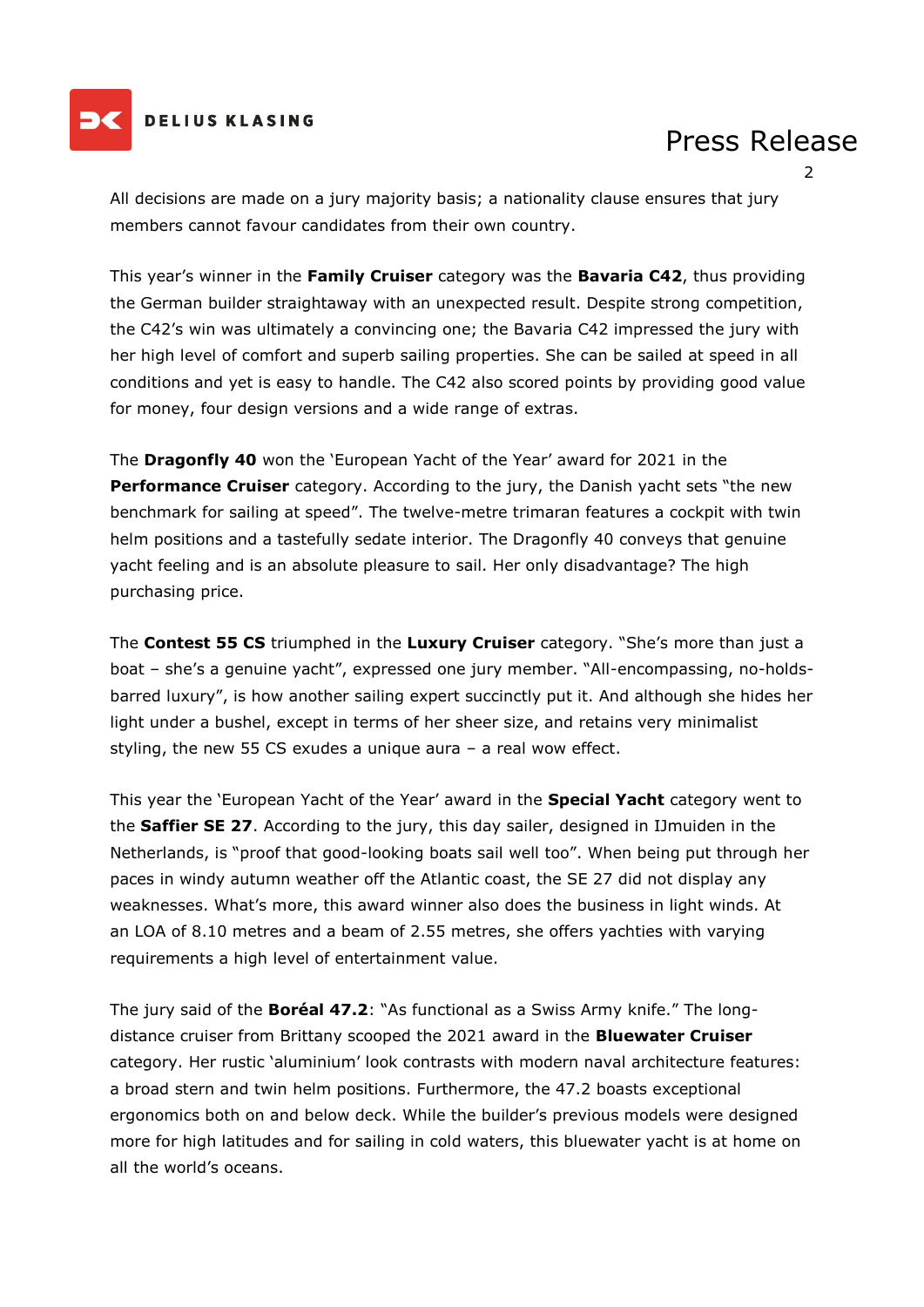

#### **DELIUS KLASING**

## Press Release

3

This year the presentation of the 'European Powerboat of the Year 2021' awards did not proceed as planned – but was no less exciting. The expert jury comprised editors-in-chief and testers from eight leading European powerboat publications from Norway (Båtliv), Italy (Boatmag.it), France (Neptune), the Netherlands (Motorboot), Spain (Nautica y Yates), Switzerland (marina.ch), Austria (Yachtrevue) and Germany (BOOTE).

More than 200 new powerboat models are launched every year. Exceptionally, the powerboat experts had to decide on the 23 nominees for the European Powerboat Awards 2021 by video conference as well, with the aid of a sophisticated points system. Besides the usual quality features of a powerboat, such as workmanship or handling properties, the jury focused in particular on the candidates' layouts, safety and value for money. Ultimately, the implementation of innovative ideas and concepts can also be a decisive factor and result in a win in one of the five award categories.

In the small **Powerboats up to 8 metres LOA** class, the **Saxdor 200 Sport** ultimately won the race. The Saxdor appeals by offering excellent value for money and superb handling properties. "These positives, combined with high-performance outboard engines, make the Saxdor 200 Sport a thoroughbred pleasure craft", read the jury's verdict.

In particular, boats in the **Powerboats up to 10 metres LOA** class must feature practical solutions, excellent workmanship and offer safe handling on all stretches of water. The jury regarded the **Beneteau Flyer 9** as being a genuine all-rounder for the whole family. She provides a great deal of space, features a fold-down ship's side and combines safe handling properties with a high level of comfort.

The winning entry in the **Powerboats up to 14 metres LOA** class was the **Fjord 41 XL**. Her sterndrives enable the new-generation Fjord to provide a considerably more agile ride than her predecessors. Available in all of nine different deck layouts, she can also be customised to a large extent as the owner wishes. First-class workmanship as well as superb handling properties also played a key role in the jury's decision.

In the **Powerboats up to 20 metres LOA** class, the jury opted for the **Absolute Navetta 64**. She embodies the perfect combination of flybridge powerboat and explorer. The Navetta 64 provides plenty of space both in her interior and on deck. Large window frontages as well as the innovative execution of the stern cabin with direct access to the swim platform convey, according to the jury's decision, "a unique sense of lifestyle on the water".

In the non-LOA-dependent **Displacement hull** class, the 2021 'European Powerboat of the Year' award went to the **Turbocraft Silverfin**.